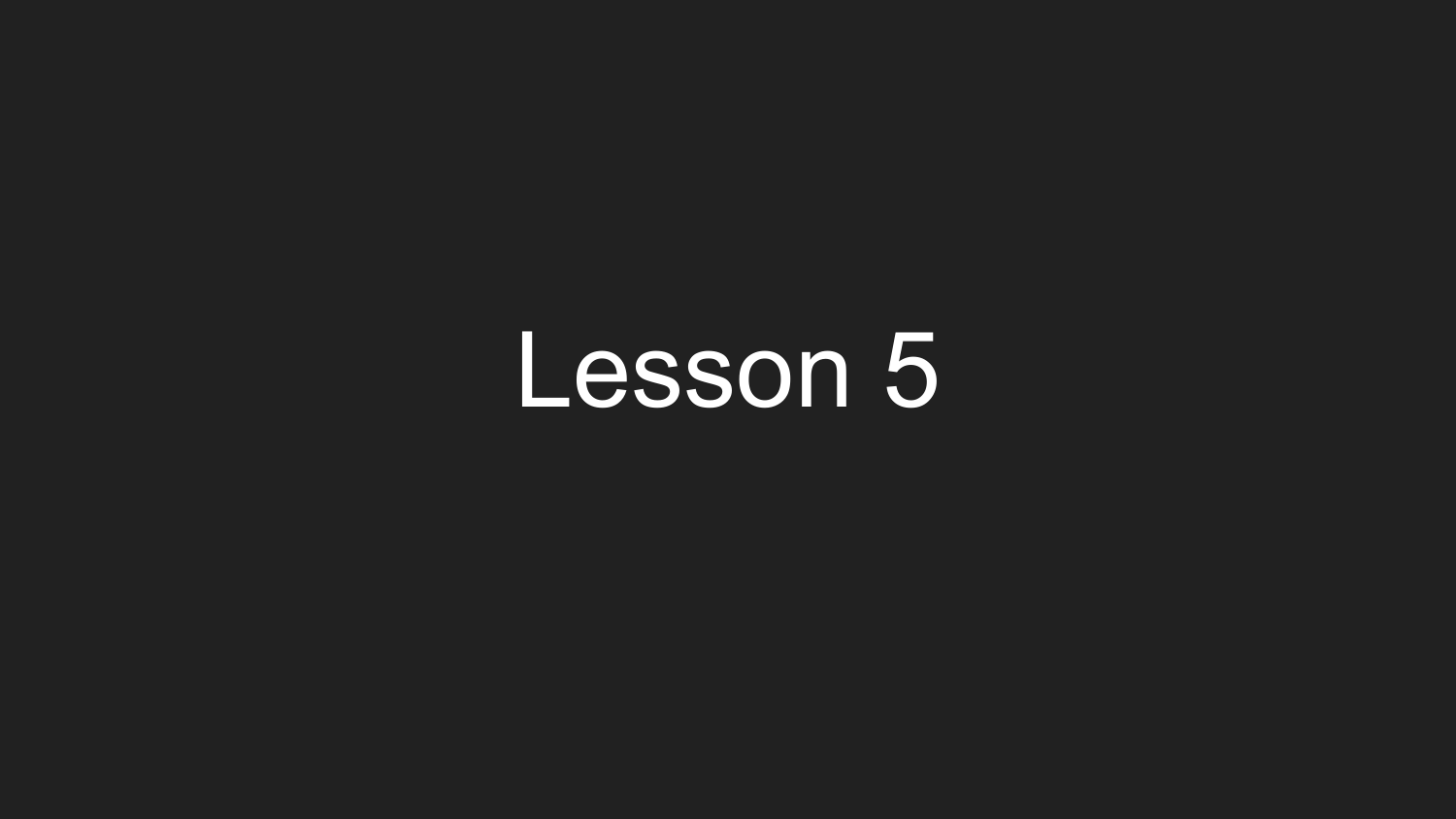# Getting Unity to Import New **Animations**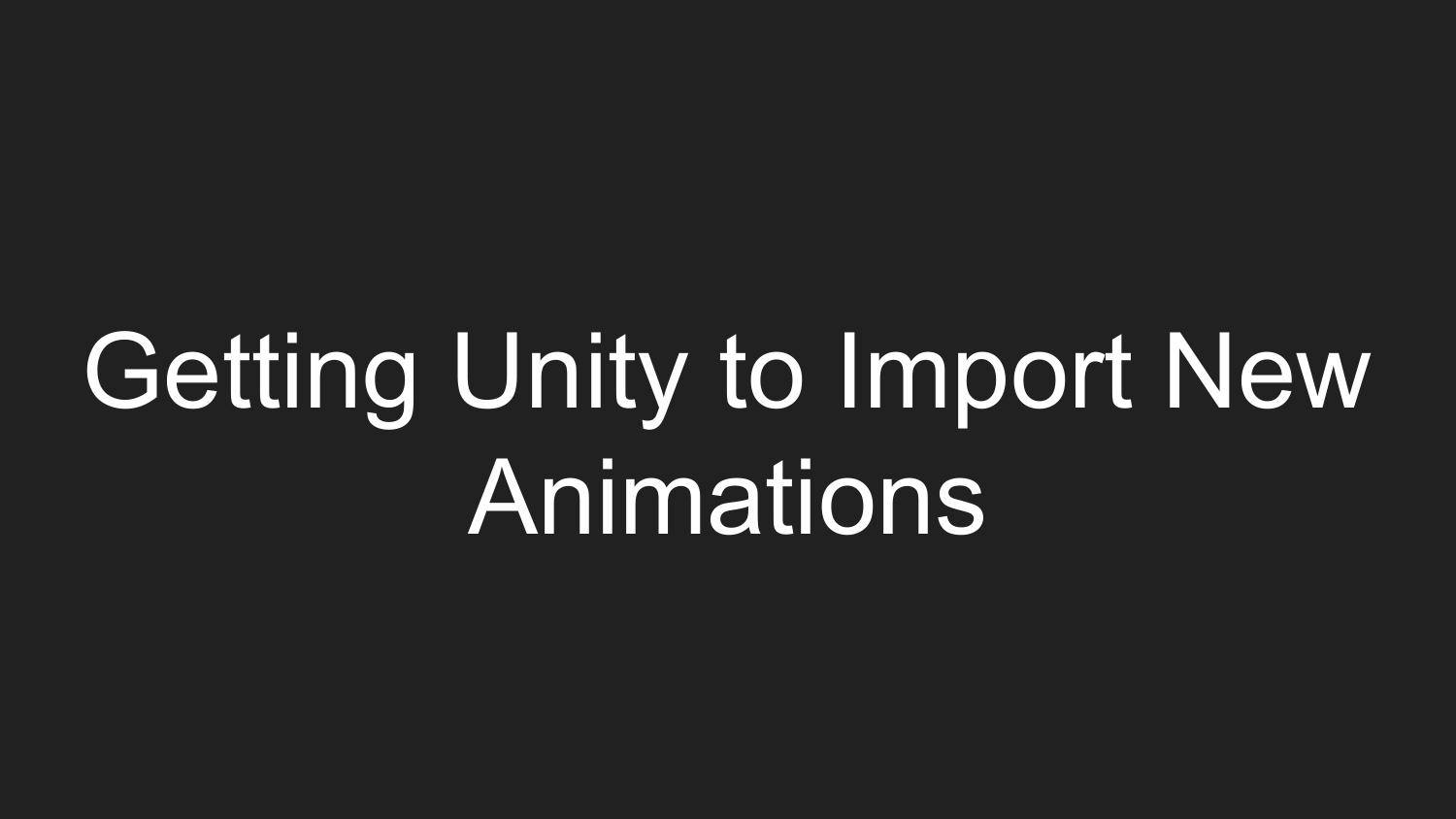#### ● Find the imported blender file in your assets.

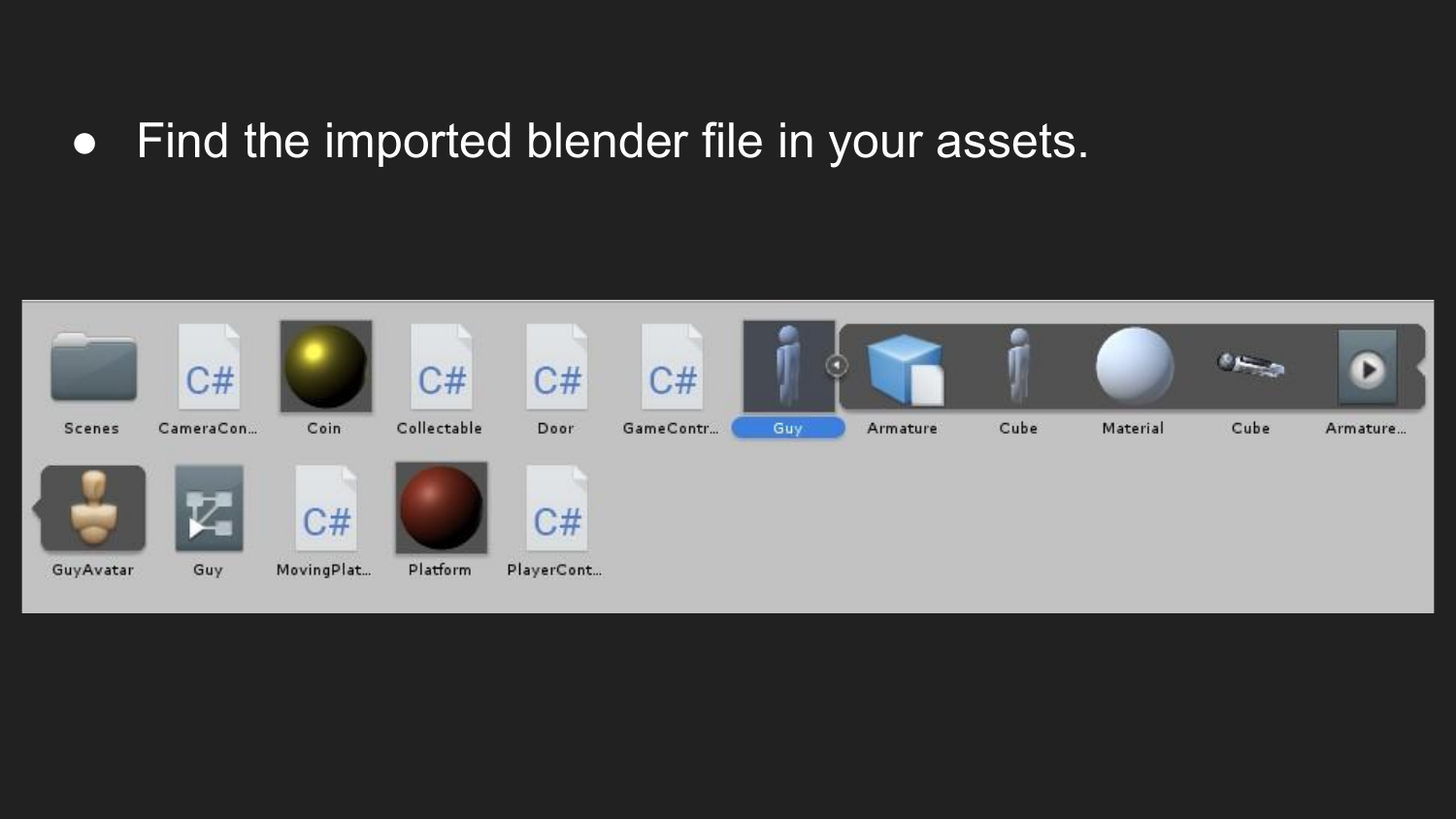- Go the the animations tab and of the imported file and hit the plus button if an animation is missing from the list.
- Click on the new animation and make sure check the 'Loop Time' box.

|                              | Services<br><b>O</b> Inspector<br>70 N                                                                                                                          | <b>O</b> Inspector                                   |
|------------------------------|-----------------------------------------------------------------------------------------------------------------------------------------------------------------|------------------------------------------------------|
| A                            | 同 ⊒ 卒,<br>Guy Import Settings<br>Open                                                                                                                           |                                                      |
| S١                           | Materials<br>Rig<br>Animation                                                                                                                                   | Model                                                |
| Length<br><b>a</b> 050       | $\checkmark$                                                                                                                                                    | <b>Import Constraints</b><br><b>Import Animation</b> |
| Start                        | $\blacktriangledown$                                                                                                                                            | <b>Bake Animations</b><br>Resample Curves            |
| Loop Ti                      | <b>Keyframe Reduction</b><br>÷                                                                                                                                  | Anim. Compression                                    |
| Loop                         | 0.5                                                                                                                                                             | <b>Rotation Error</b>                                |
| Cycl                         | 0.5                                                                                                                                                             | <b>Position Error</b>                                |
|                              | 0.5                                                                                                                                                             | Scale Error                                          |
| <b>Additiv</b><br>Pose       | Rotation error is defined as maximum angle deviation<br>allowed in degrees, for others it is defined as maximum<br>distance/delta deviation allowed in percents |                                                      |
| Curves                       |                                                                                                                                                                 | Animated Custom Pro                                  |
| $\blacktriangleright$ Events | End<br>Start                                                                                                                                                    | Clips                                                |
| $M$ ask                      | 16.0<br>0,0                                                                                                                                                     | Armature   Walk                                      |
| $\blacktriangleright$ Motion |                                                                                                                                                                 |                                                      |
| Import                       |                                                                                                                                                                 |                                                      |

| Armature   Walk<br>16.0<br>0.0<br>Armature Idle<br>0.0<br>1.0<br>÷<br>☆,<br>Armature   I dle<br>en<br>Source Take   Armature Idle<br>Length<br>0.042<br>24 FPS<br>$Q$ o $Q$ o<br>0:12<br>0:18<br>0:06<br>End<br>$\mathbf 1$<br>$\mathbf 0$<br>Start<br>$\ddot{\bullet}$<br>Loop Time<br>Loop Pose<br>$\mathbf 0$<br>Cycle Offset |
|----------------------------------------------------------------------------------------------------------------------------------------------------------------------------------------------------------------------------------------------------------------------------------------------------------------------------------|
|                                                                                                                                                                                                                                                                                                                                  |
|                                                                                                                                                                                                                                                                                                                                  |
|                                                                                                                                                                                                                                                                                                                                  |
|                                                                                                                                                                                                                                                                                                                                  |
|                                                                                                                                                                                                                                                                                                                                  |
|                                                                                                                                                                                                                                                                                                                                  |
|                                                                                                                                                                                                                                                                                                                                  |
|                                                                                                                                                                                                                                                                                                                                  |
|                                                                                                                                                                                                                                                                                                                                  |
|                                                                                                                                                                                                                                                                                                                                  |
|                                                                                                                                                                                                                                                                                                                                  |
| Additive Reference P                                                                                                                                                                                                                                                                                                             |
| Pose Frame<br>i0                                                                                                                                                                                                                                                                                                                 |
| $\triangleright$ Curves                                                                                                                                                                                                                                                                                                          |
| nd<br>$\blacktriangleright$ Events                                                                                                                                                                                                                                                                                               |
| 0,<br>Mask                                                                                                                                                                                                                                                                                                                       |
| Motion                                                                                                                                                                                                                                                                                                                           |
| Import Messages                                                                                                                                                                                                                                                                                                                  |
| Revert<br>Apply                                                                                                                                                                                                                                                                                                                  |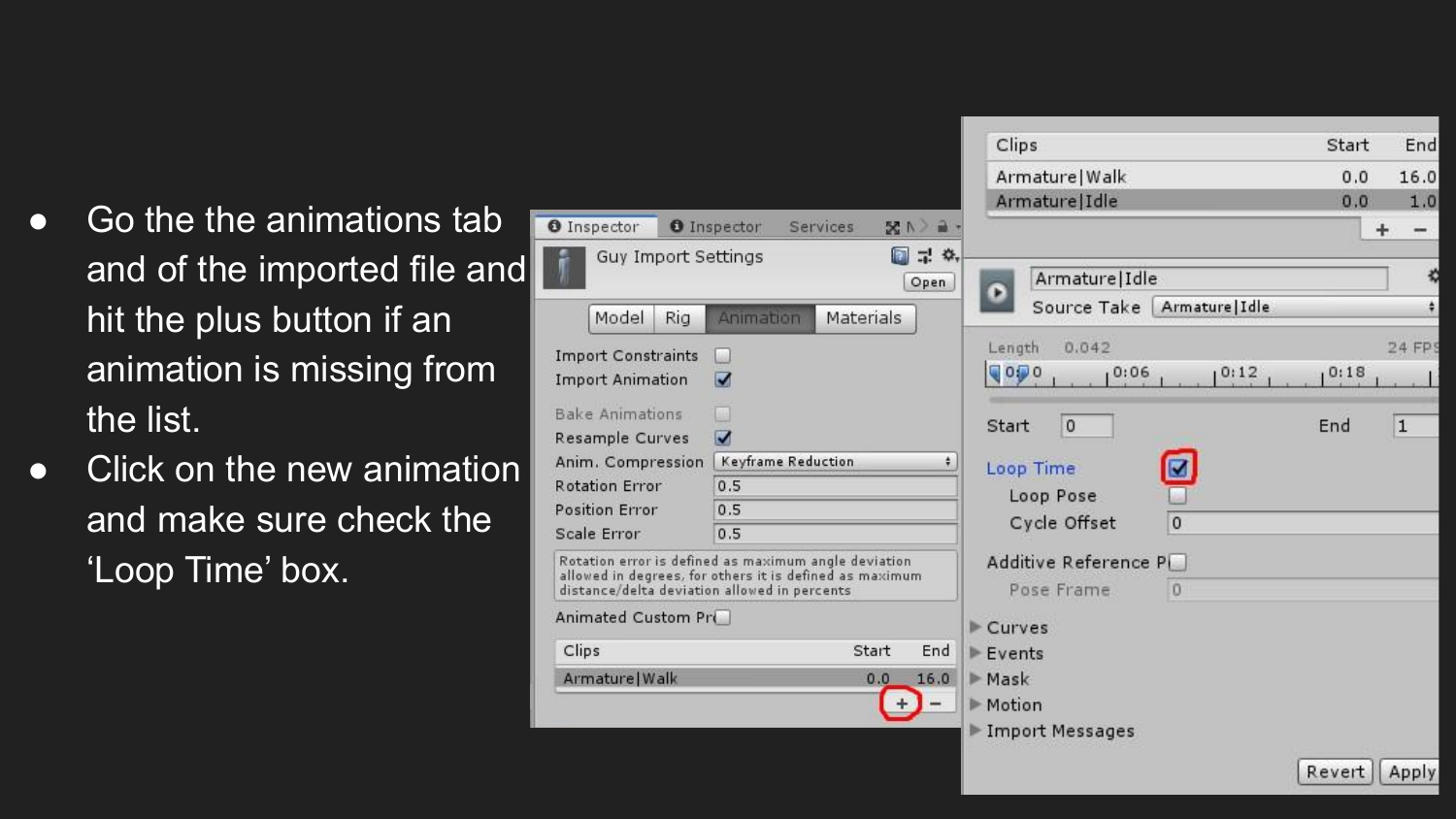# A Review of the Animator **Controller**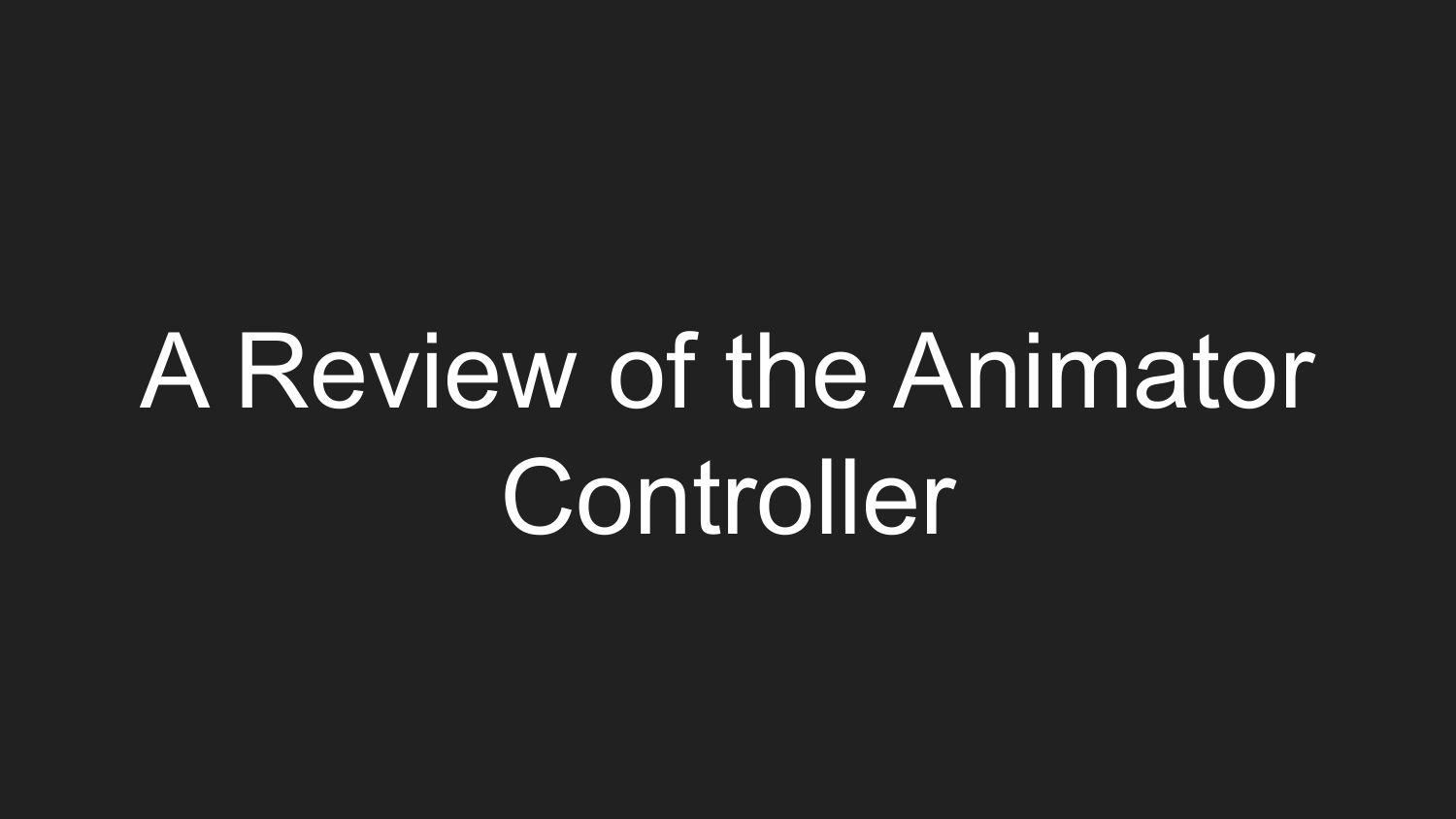● Create an 'Animator Controller' asset

• Double click on the new asset or change the viewer to the 'Animator' tab to open the animator controller view

|  |                                                                                                                                                                                       |                                                    | Folder                               |  |  |  |
|--|---------------------------------------------------------------------------------------------------------------------------------------------------------------------------------------|----------------------------------------------------|--------------------------------------|--|--|--|
|  |                                                                                                                                                                                       |                                                    | C# Script                            |  |  |  |
|  |                                                                                                                                                                                       |                                                    | Shader                               |  |  |  |
|  | $\left\langle \begin{array}{c c} \text{III} & \text{r} & \text{Gizmos} \end{array} \right.$ $\left[ \begin{array}{c c} \text{Q}^{\text{v}} \text{All} & \text{A} \end{array} \right]$ |                                                    | Testing                              |  |  |  |
|  | Create                                                                                                                                                                                | Y.                                                 | Playables                            |  |  |  |
|  | Show in Explorer                                                                                                                                                                      |                                                    | <b>Assembly Definition</b>           |  |  |  |
|  | Open                                                                                                                                                                                  |                                                    | <b>Assembly Definition Reference</b> |  |  |  |
|  | Delete                                                                                                                                                                                |                                                    | <b>TextMeshPro</b>                   |  |  |  |
|  | Rename                                                                                                                                                                                |                                                    | Scene                                |  |  |  |
|  | Copy Path                                                                                                                                                                             | Alt+Ctrl+C                                         | Prefab Variant                       |  |  |  |
|  | Open Scene Additive                                                                                                                                                                   | Audio Mixer                                        |                                      |  |  |  |
|  | Import New Asset                                                                                                                                                                      |                                                    | Material                             |  |  |  |
|  | Import Package                                                                                                                                                                        | $\rightarrow$                                      | Lens Flare                           |  |  |  |
|  | Export Package                                                                                                                                                                        | <b>Render Texture</b>                              |                                      |  |  |  |
|  | Find References In Scene                                                                                                                                                              |                                                    | Lightmap Parameters                  |  |  |  |
|  | Select Dependencies                                                                                                                                                                   |                                                    | <b>Custom Render Texture</b>         |  |  |  |
|  | Refresh                                                                                                                                                                               | $Ctrl + R$                                         | Sprite Atlas                         |  |  |  |
|  | Reimport                                                                                                                                                                              | Sprites                                            |                                      |  |  |  |
|  | Reimport All                                                                                                                                                                          |                                                    | <b>Animator Controller</b>           |  |  |  |
|  | <b>Extract From Prefab</b>                                                                                                                                                            |                                                    | Animation                            |  |  |  |
|  | Run API Updater                                                                                                                                                                       | Animator Override Controller<br><b>Avatar Mask</b> |                                      |  |  |  |
|  | Update UIEIements Schema                                                                                                                                                              |                                                    |                                      |  |  |  |
|  | Open C# Project                                                                                                                                                                       |                                                    | Timeline<br>Signal                   |  |  |  |
|  |                                                                                                                                                                                       |                                                    | <b>Physic Material</b>               |  |  |  |
|  |                                                                                                                                                                                       |                                                    | Physics Material 2D                  |  |  |  |
|  |                                                                                                                                                                                       |                                                    | <b>GUI Skin</b>                      |  |  |  |
|  |                                                                                                                                                                                       |                                                    | <b>Custom Font</b>                   |  |  |  |
|  |                                                                                                                                                                                       |                                                    |                                      |  |  |  |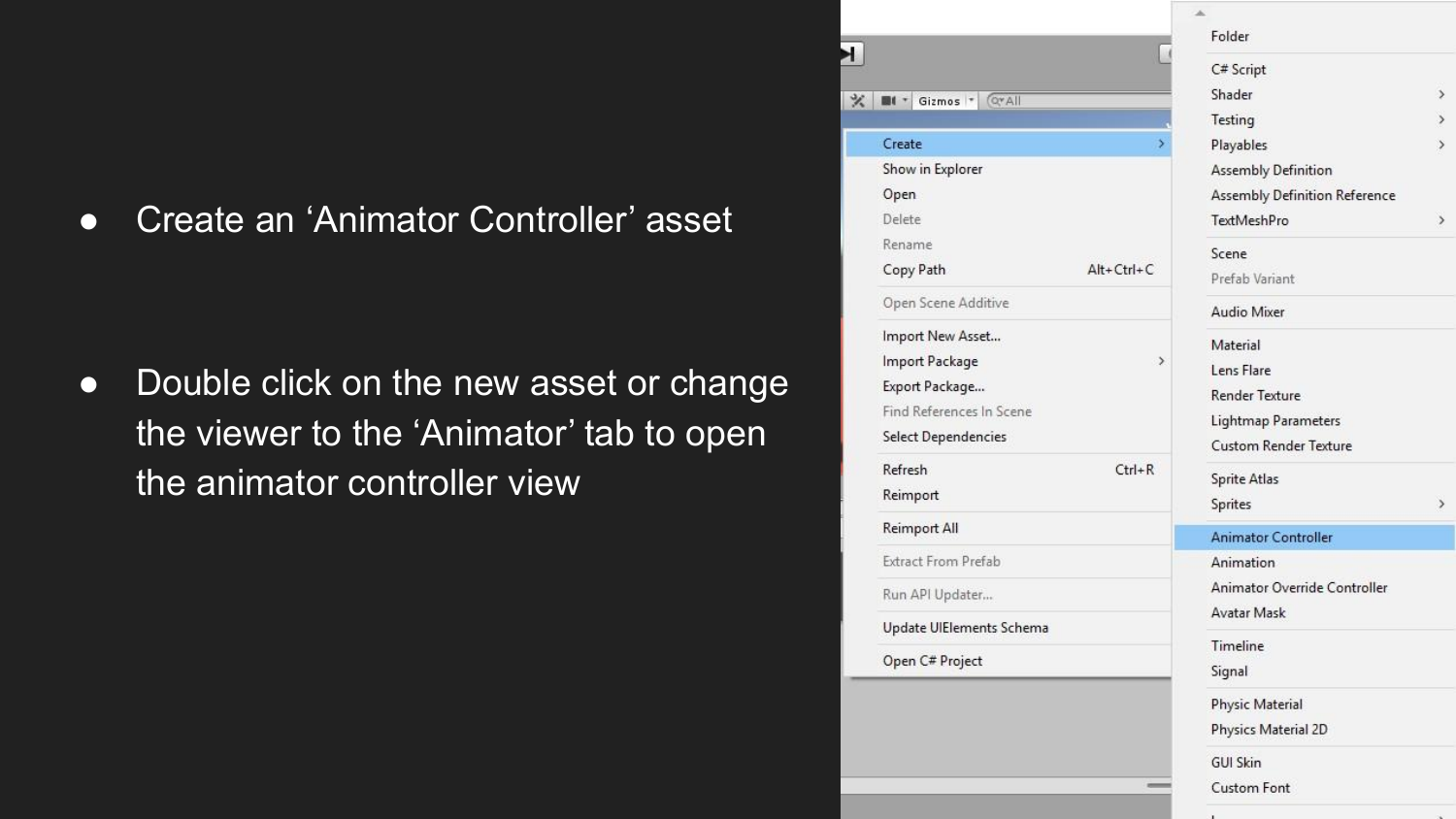#### The Animator Controller View

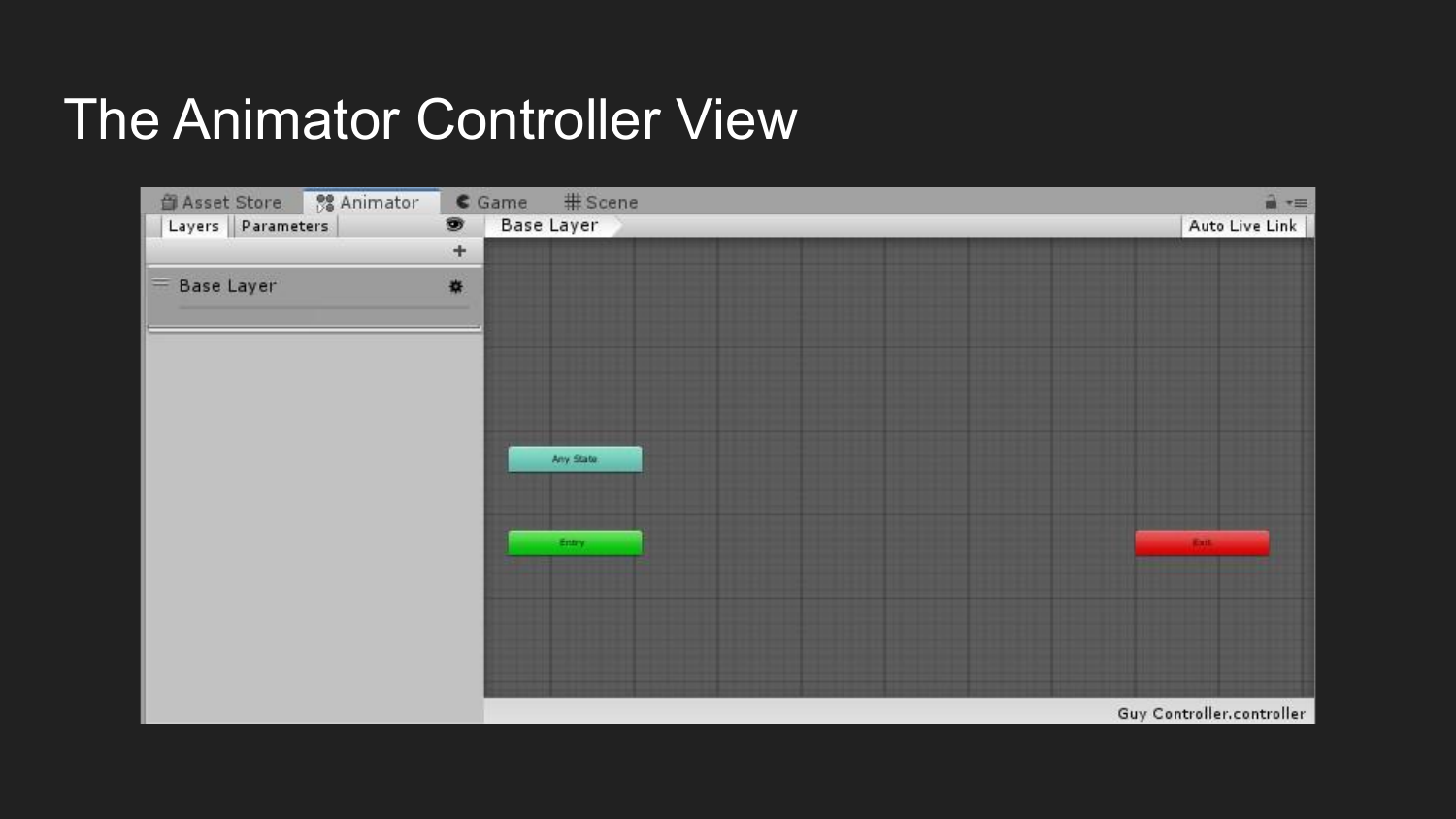• Click the expand button on the imported character

• Drag and drop the animations from the asset window into the animator window

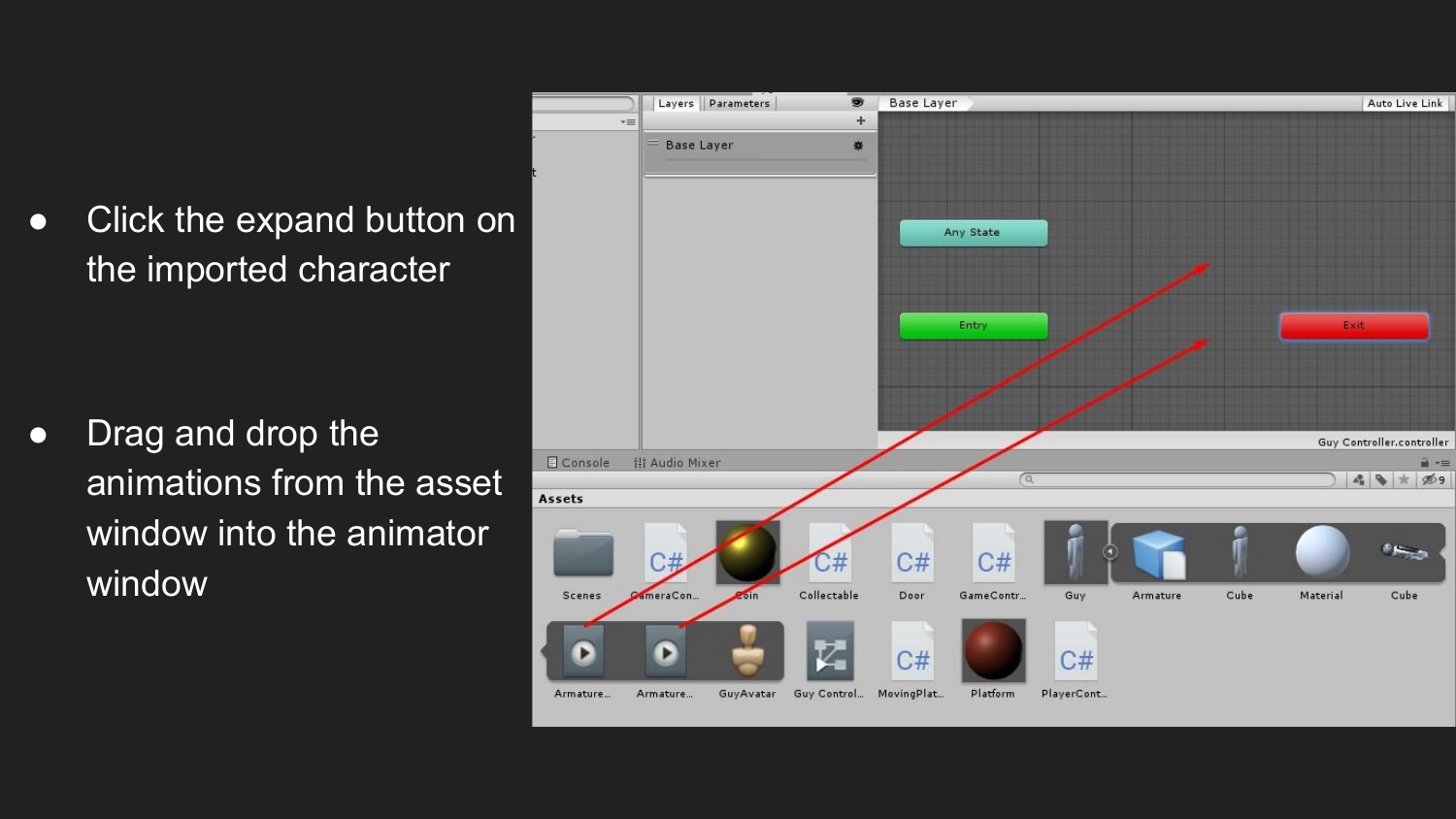• Depending on the order you add animations one will be set as the default animation state

• We want the Idle animation to be the default, do this by right clicking on the 'Idle' block and hit the 'Set Layer Default State' option

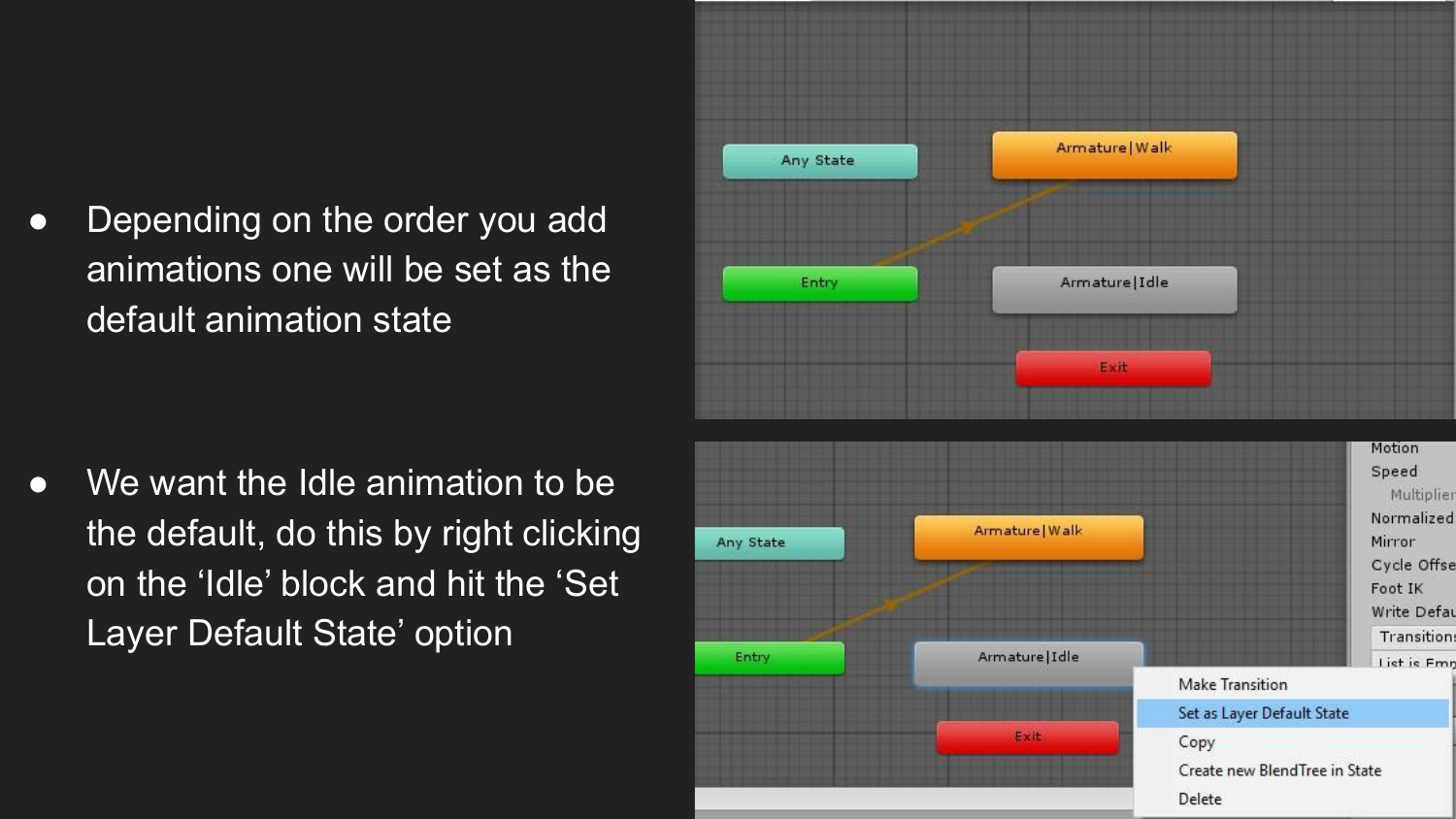### Our Animation Logic

● We want our character to do the walk animation when we are moving but also stop when we are not moving

• So we need to be able to transition between walking and idling both ways

![](_page_9_Figure_3.jpeg)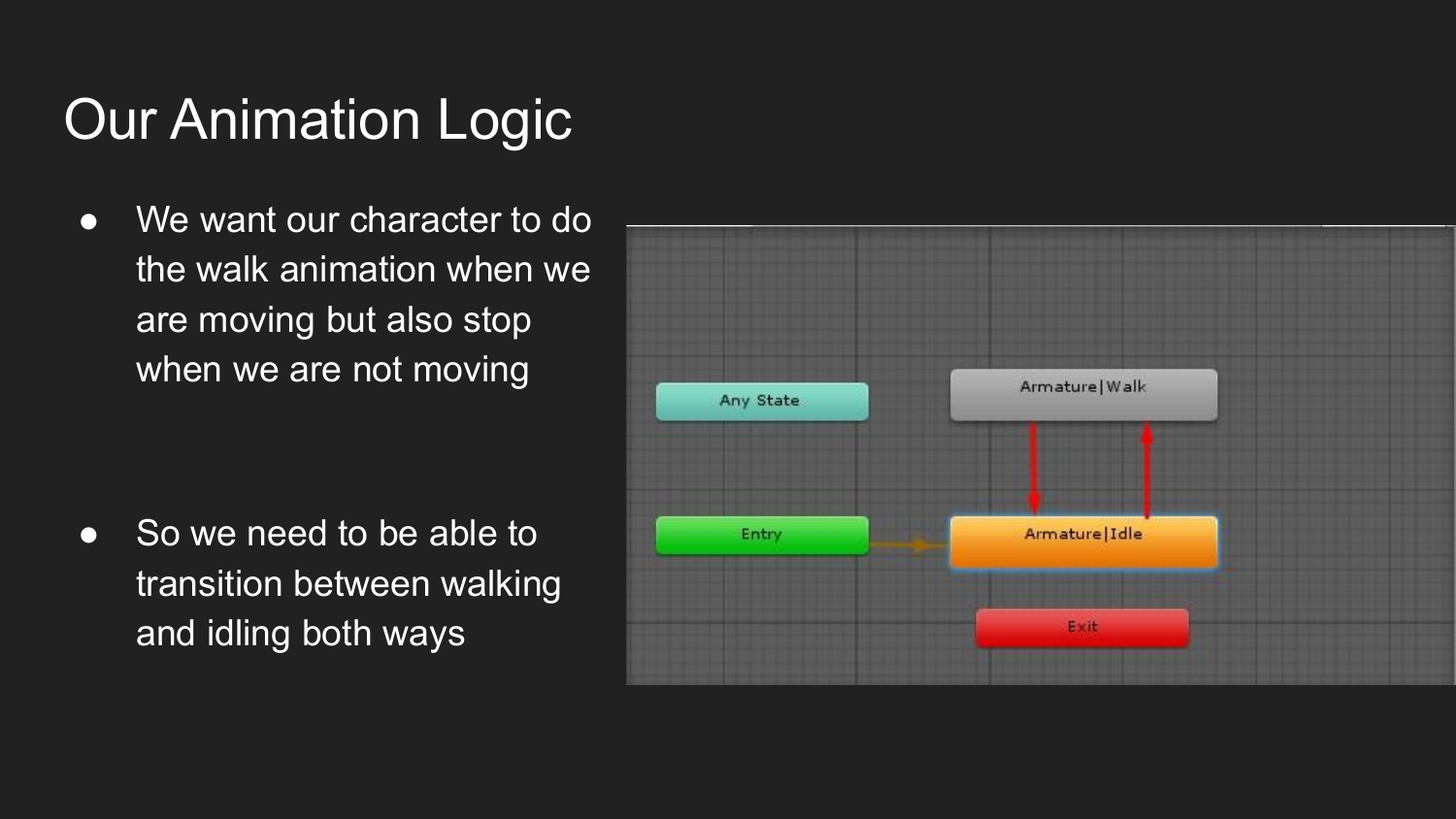• Create a transition from 'Idle' to 'Walk'

- Right click on 'Idle' block and hit the 'Make Transition' option then select the 'Walk' block
- Repeat to make a transition from 'Walk' to 'Idle'

![](_page_10_Figure_3.jpeg)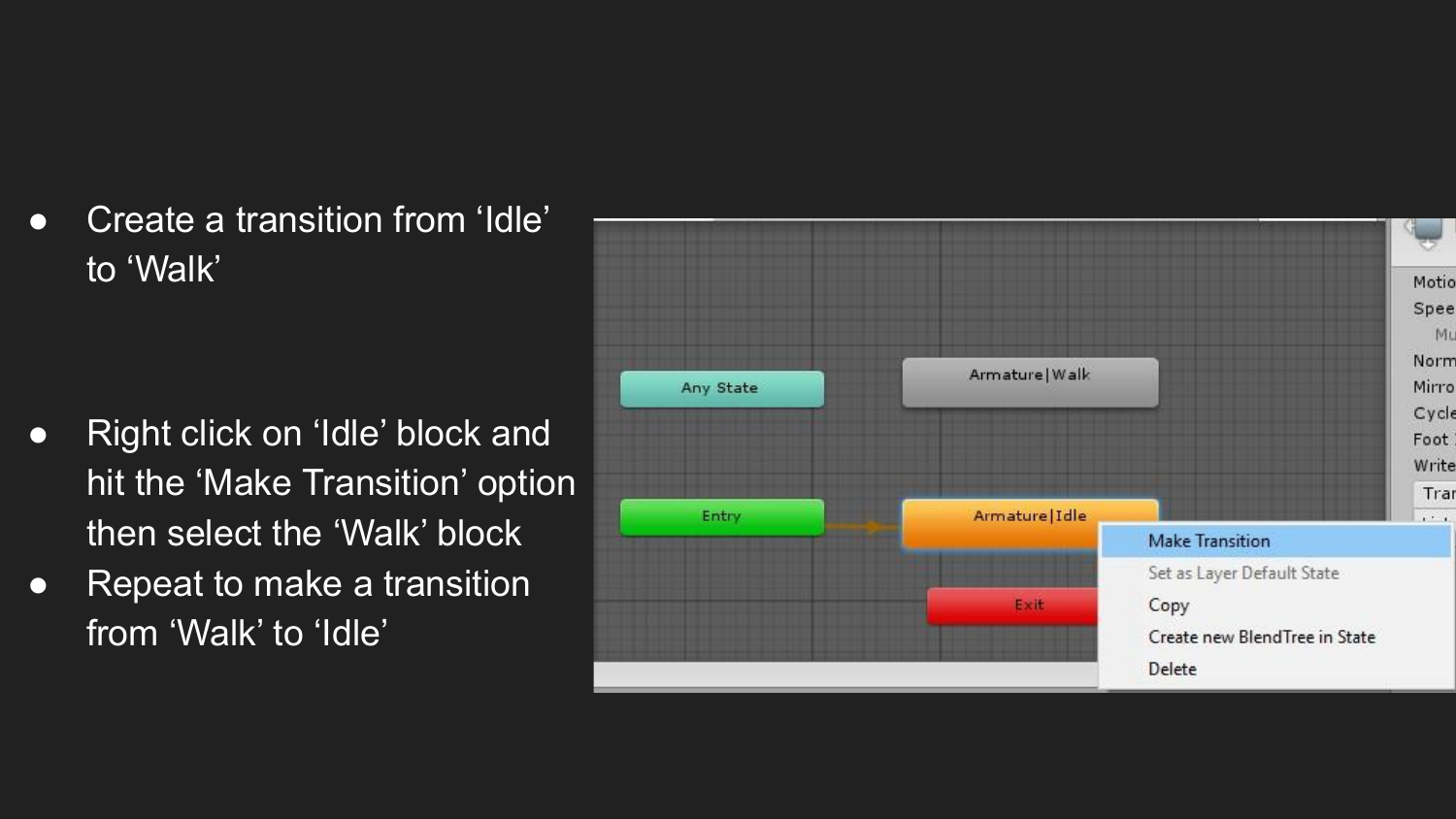• We need a variable within the animator to control the transitions with

• Create a boolean variable in the animator window. We can then control this variable through scripts

| ■ Asset Store ■ % Animator | # Scene<br>Game    |
|----------------------------|--------------------|
| Layers Parameters          | Ð<br>Base Layer    |
| Q <sup>*</sup> Name        | E)                 |
| List is Empty              | Float              |
|                            | Int                |
|                            | Bool               |
|                            | Trigger            |
|                            | Any State<br>Entry |
| † Audio Mixer              |                    |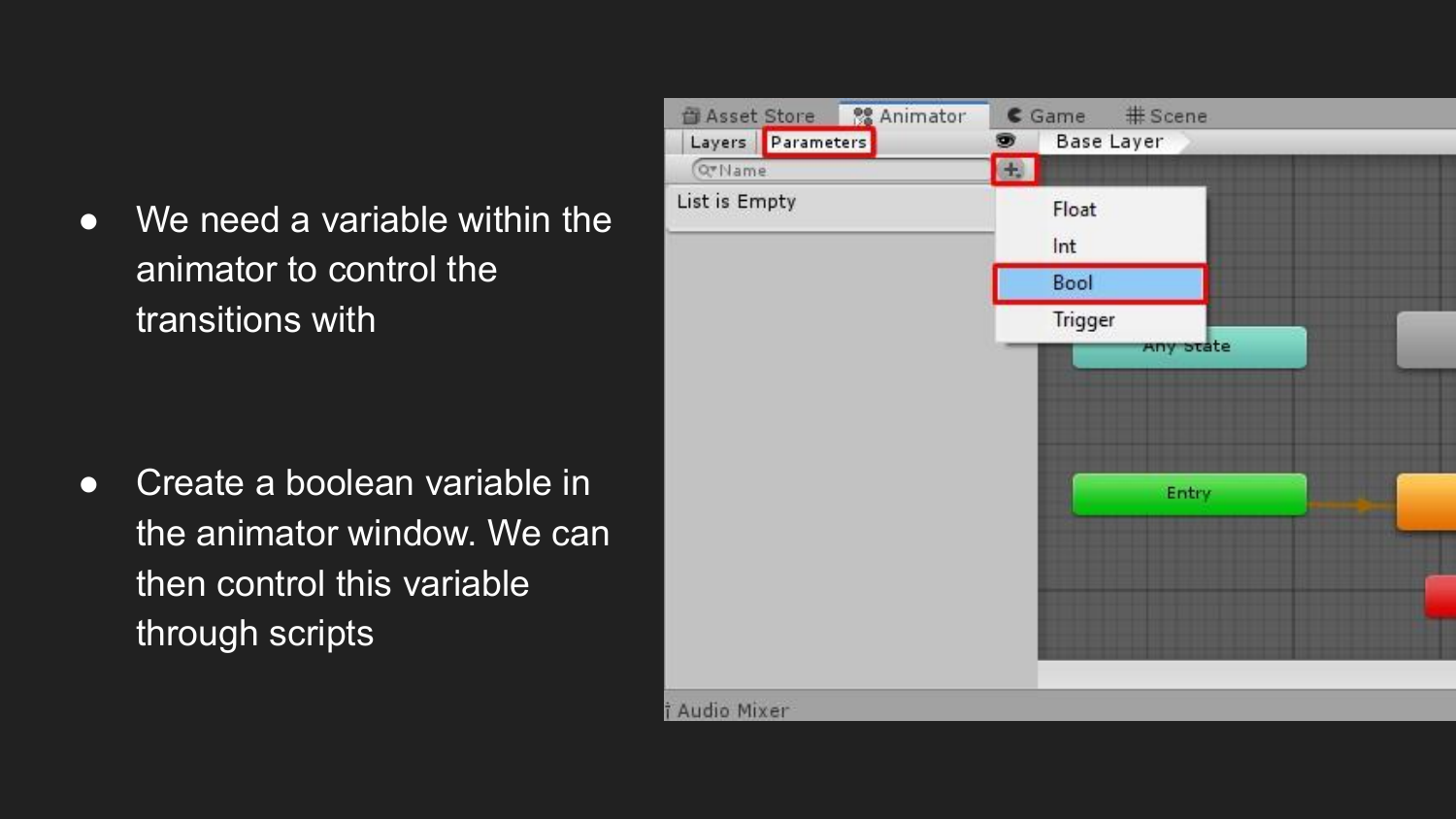• Give this variable a good name

• Click on a transition arrow and find the 'Conditions' list in the inspector. Hit the plus button to create a new condition

![](_page_12_Picture_2.jpeg)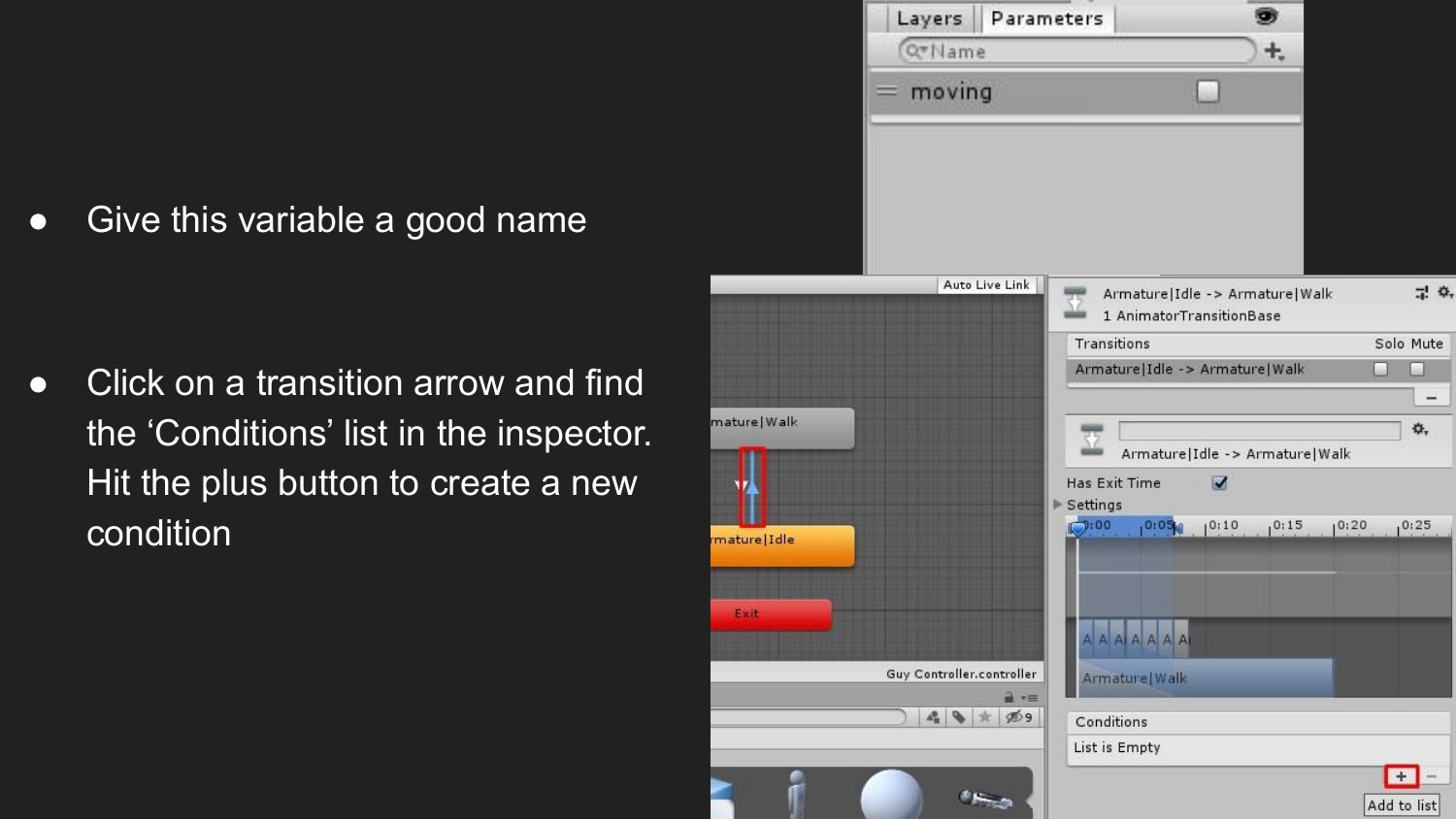- For the 'Idle' --> 'Moving' transition set the variable to 'TRUE'.
- For the 'Moving' --> 'Idle' transition set the variable to 'FALSE'.
- moving true ٠  $\bullet$ ÷ Conditions false moving ۰ 券. Armature|Idle -> Armature|Walk **Has Exit Time** Settings  $0:05$  $10:10$  $10:15$  $10:20$  $0:25$

Conditions

• Set the 'Has Exit Time' checkbox on both of the transitions to 'FALSE'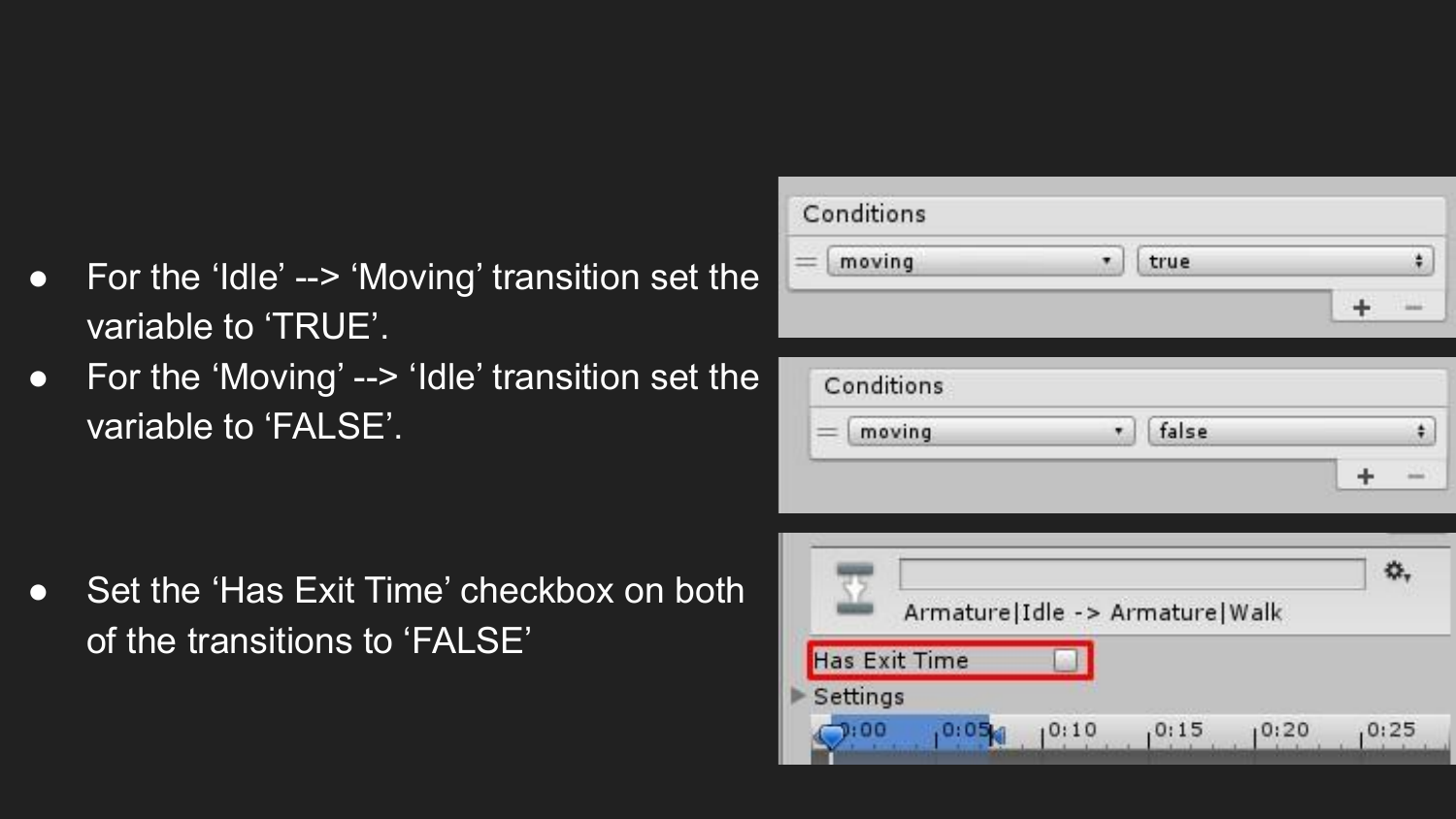## Scripting the Animations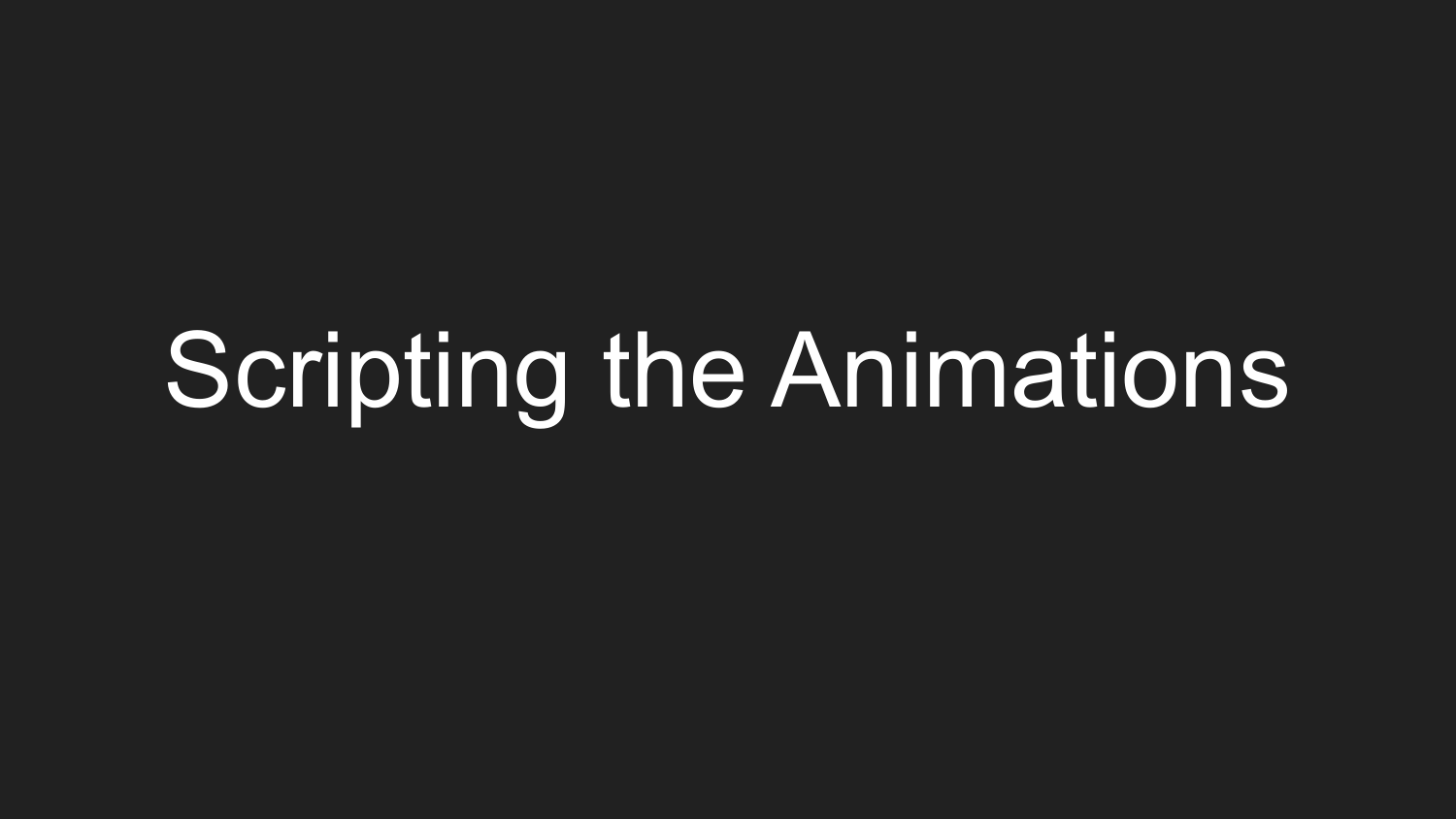● In the 'PlayerController' Script add a public reference to an Animator component

![](_page_15_Figure_1.jpeg)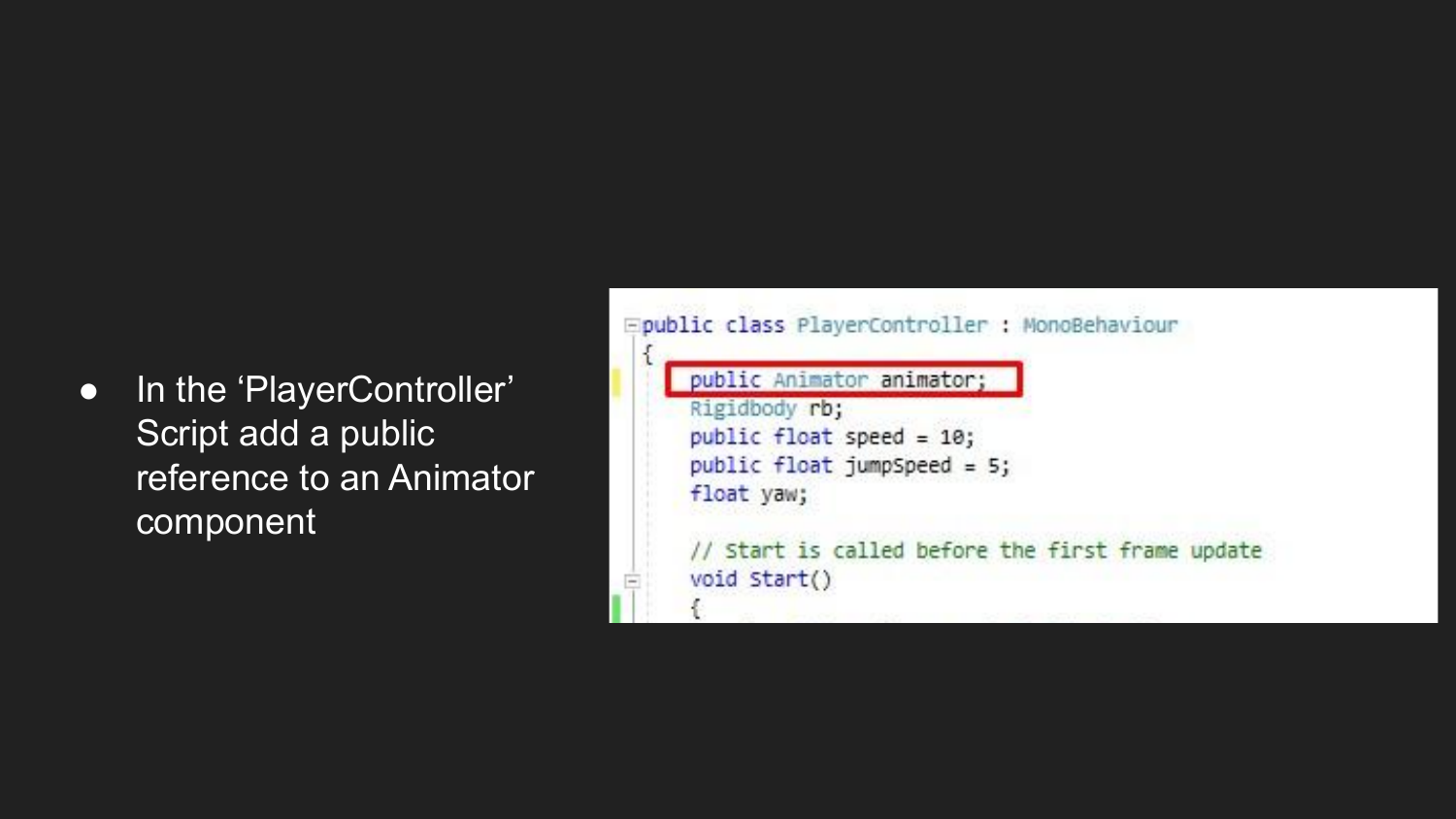• In Update() of PlayerController add logic to control the boolean variable of the animator

```
// Update is called once per frame
void Update()
   \text{Vaw} += Input.GetAxis("Mouse X") * 5;
   transform.eulerAngles = new Vector3(0, yaw, 0);
   Vector3 velocity = new Vector3(0,0,0);
   velocity.x = Input.GetAxis("Horizontal") * speed * Time.deltaTime;
   velocity.z = Input.GetAxis("Vertical") * speed * Time.deltaTime;
    animator.SetBool("moving", false);
    if (velocity.magnitude > \theta) {
        animator.SetBool("moving", true);
```
if (Input.GetKeyDown(KeyCode.Space) && isGrounded()) { this.rb.AddForce(new Vector3(0, jumpSpeed, 0), ForceMode.Impulse);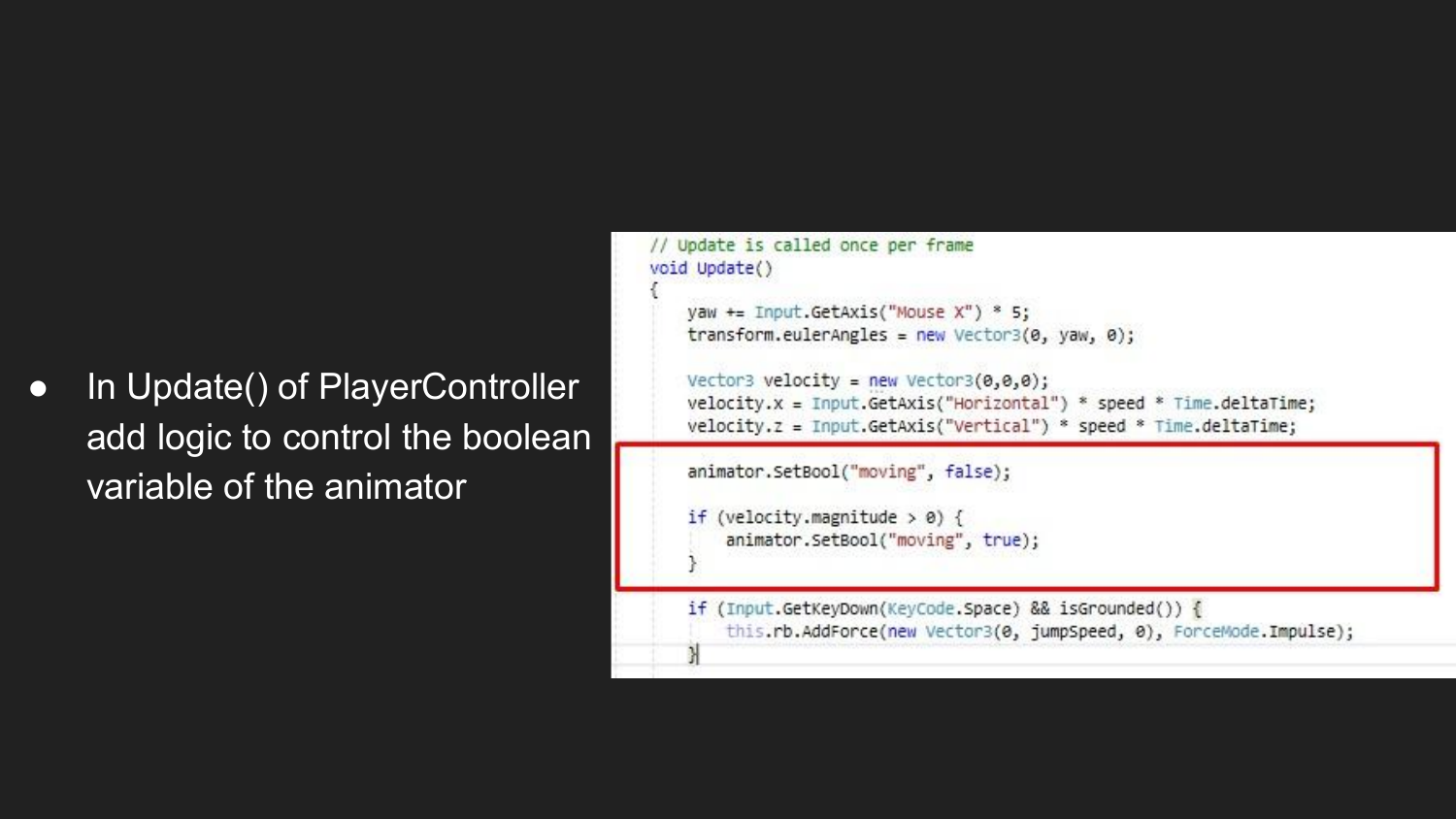#### • In the scene drag the animator into the controller reference for our character

![](_page_17_Figure_1.jpeg)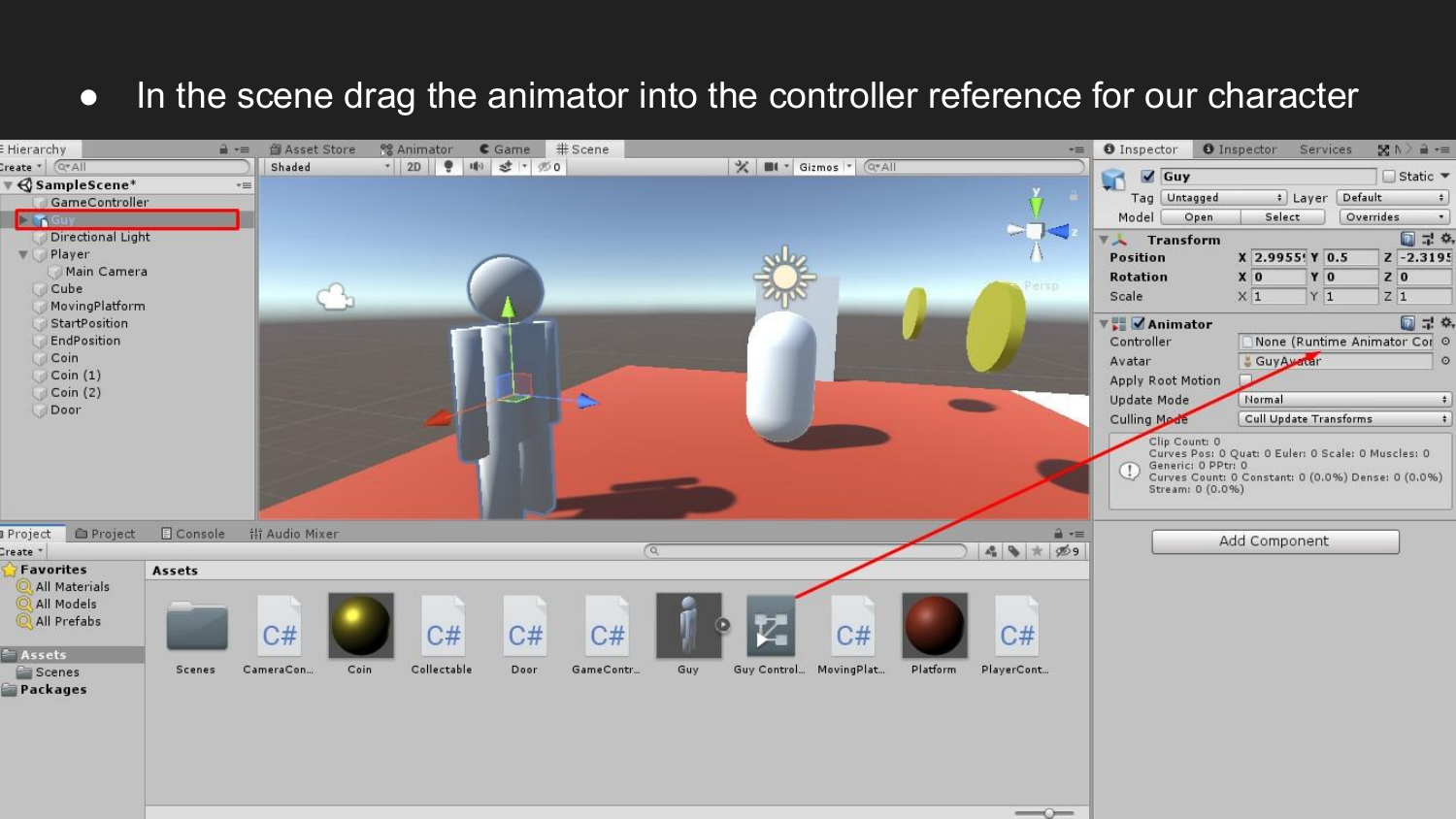• Make the character a child of our existing Player object.

![](_page_18_Figure_1.jpeg)

● Reset the transform of your character (now child of the player), then set the y position to -1.

| <b>O</b> Inspector |                  |         | Services<br><b>O</b> Inspector |                |              |          | $\rightarrow$ $\rightarrow$<br>52 N |                |  |  |
|--------------------|------------------|---------|--------------------------------|----------------|--------------|----------|-------------------------------------|----------------|--|--|
|                    | Guy              |         |                                |                |              |          |                                     | Static ▼       |  |  |
| Tag                | Untagged         | # Layer |                                |                | Default      |          |                                     |                |  |  |
| Model<br>Open      |                  |         | Select                         |                |              |          | Overrides                           |                |  |  |
|                    | <b>Transform</b> |         |                                |                |              |          |                                     |                |  |  |
| <b>Position</b>    |                  |         |                                | x <sub>0</sub> |              | $Y - 1$  |                                     | Z <sub>0</sub> |  |  |
| <b>Rotation</b>    |                  |         |                                | X <sub>0</sub> | $\mathbf{Y}$ | $\bf{0}$ |                                     | Z <sub>0</sub> |  |  |
| Scale              |                  |         |                                | $\times 1$     | Y            | 1        |                                     | $Z$ 1          |  |  |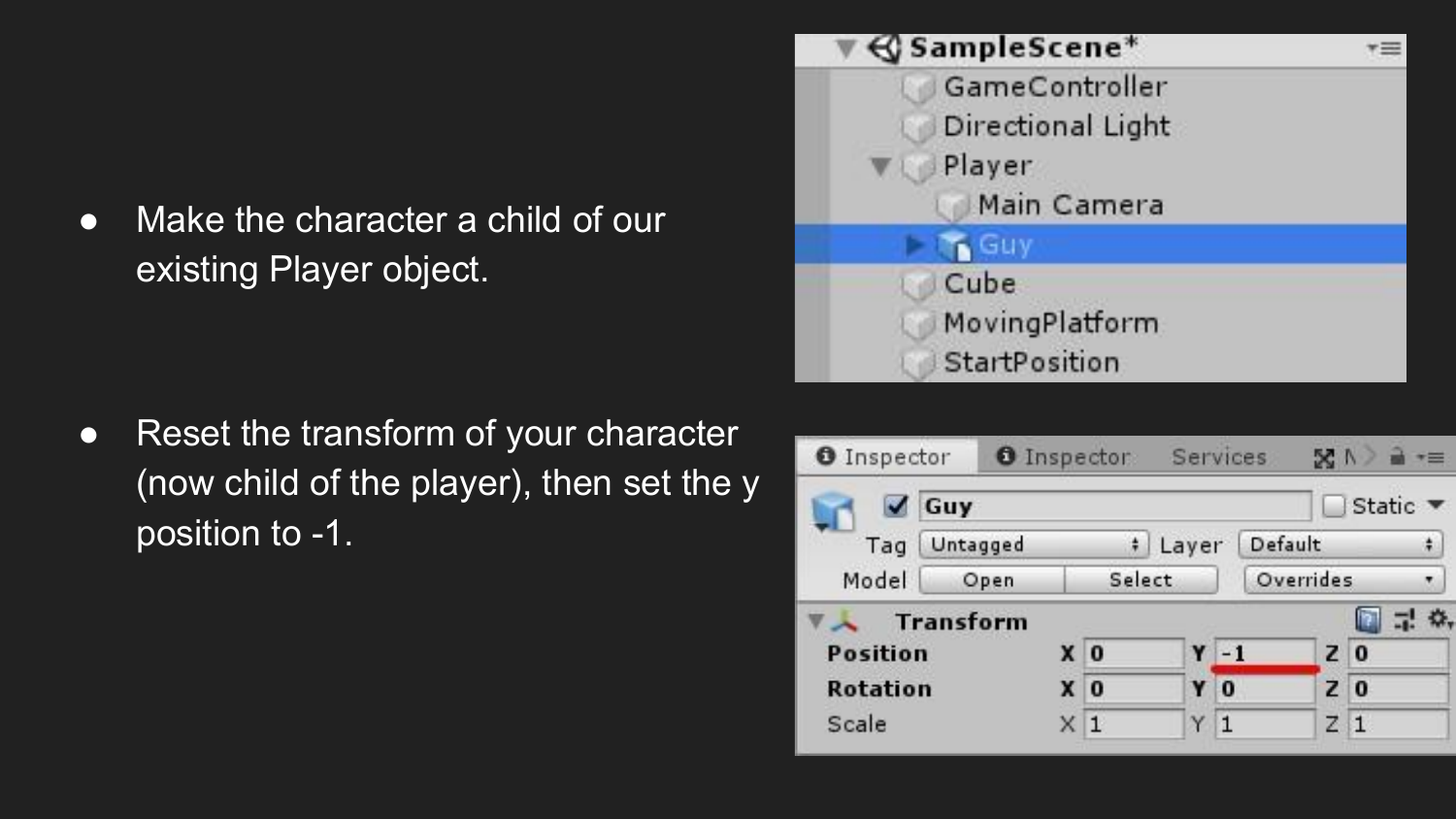- Remove the old capsule mesh from the Player object
	- Remove Capsule (Mesh Filter)
	- Remove Mesh Renderer

| <b>O</b> Inspector                              | <b>O</b> Inspector  |       | Services       | 74 N                |               |
|-------------------------------------------------|---------------------|-------|----------------|---------------------|---------------|
| Player                                          |                     |       |                | Static              |               |
| Untagged<br>Tag                                 | $\div$              | Layer | Default        |                     | ÷.            |
| <b>Transform</b>                                |                     |       |                | <b>R</b>            | 교 후,          |
| Position                                        | $\times 0$          | Ÿ     | 1.5            | z<br>$\Omega$       |               |
| Rotation                                        | X <sub>0</sub>      | Υ     | $\overline{0}$ | Z<br>$\overline{0}$ |               |
| Scale                                           | X <sub>1</sub>      | Υ     | $\overline{1}$ | $Z$ 1               |               |
| Capsule (Mesh Filter)<br>讲引                     |                     |       |                | ia.                 | 귀<br><b>K</b> |
| Mesh                                            | Capsule             |       |                |                     |               |
| Mesh Renderer                                   |                     |       |                | 胤                   |               |
| Materials                                       |                     |       |                |                     |               |
| Size                                            | $\mathbf{1}$        |       |                |                     |               |
| Element <sub>0</sub>                            | Default-Material    |       |                |                     | O             |
| Lighting                                        |                     |       |                |                     |               |
| Cast Shadows                                    | On                  |       |                |                     | ÷.            |
| Receive Shadows V                               |                     |       |                |                     |               |
| Contribute Global !                             |                     |       |                |                     |               |
| Receive Global Illu Light Probes                |                     |       |                |                     | ÷             |
| Probes                                          |                     |       |                |                     |               |
| Light Probes                                    | <b>Blend Probes</b> |       |                |                     | ŧ             |
| <b>Blend Probes</b><br><b>Reflection Probes</b> |                     |       |                |                     |               |
| Anchor Override                                 | None (Transform)    |       |                |                     |               |
| <b>Additional Settings</b>                      |                     |       |                |                     |               |
| <b>Motion Vectors</b>                           | Per Object Motion   |       |                |                     | ÷             |
| Dynamic Occlusion                               |                     |       |                |                     |               |
| Capsule Collider                                |                     |       |                | <b>P</b>            |               |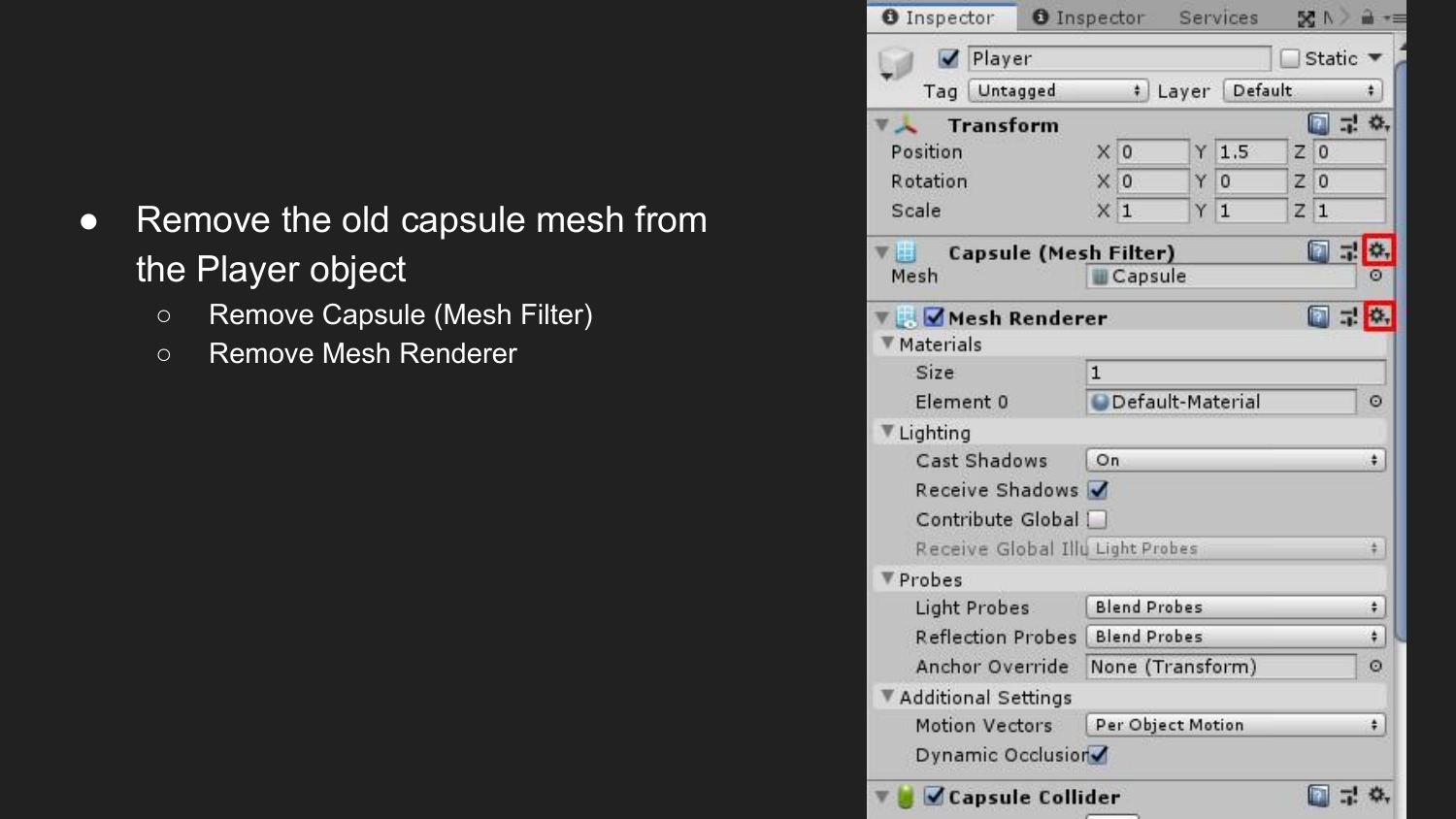• In the bottom tab add another inspector tab, then click on your character object, then lock the bottom tab.

Player

**Eliz Guy** 

**O** Project

L٢

 $\overline{\mathbf{z}}$ Guy

Model |

Tag Untagged

Cube

StartPosition EndPosition Coin  $Coin (1)$  $Coin (2)$ Door

![](_page_20_Picture_1.jpeg)